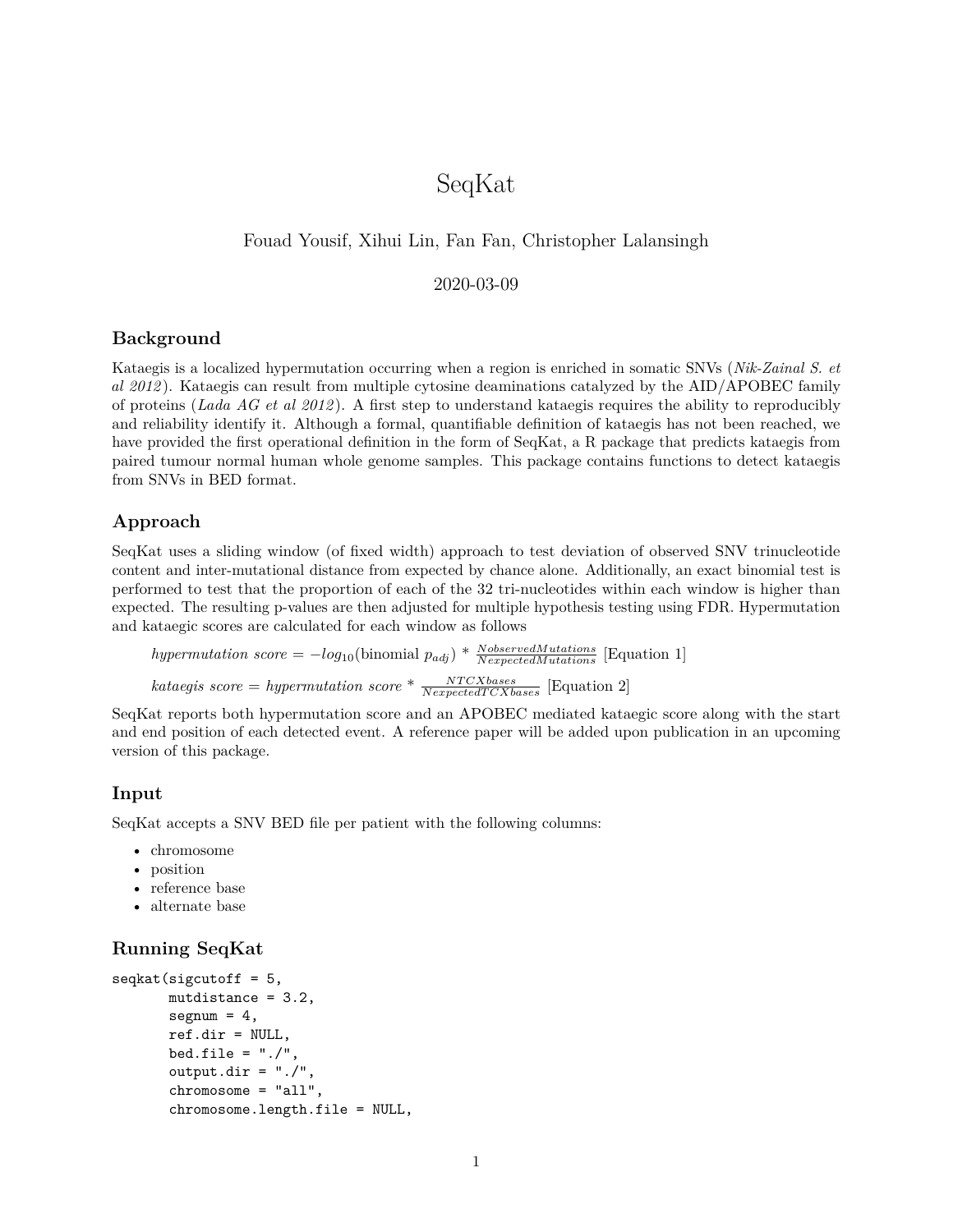```
trinucleotide.count.file = NULL
)
```
- **sigcutoff**: The minimum hypermutation score used to classify the windows in the sliding binomial test as significant windows. The score is calculated following [Equation 1]. *Recommended value*: 5
- **mutdistance**: The maximum intermutational distance allowed for SNVs to be grouped in the same kataegic event. *Recommended value*: 3.2
- **segnum**: Minimum mutation count. The minimum number of mutations required within a cluster to be identified as kataegic. *Recommended value*: 4
- **ref.dir**: Path to a directory containing the reference genome. Each chromosome should have its own .fa file and chromosomes X and Y are named as chr23 and chr24. The fasta files should contain no header.
- **bed.file**: Path to the SNV BED file. The BED file should contain the following information: Chromosome, Position, Reference allele, Alternate allele. The file should be named {SAM-PLE\_NAME}\_snvs.bed. Below is an example of a BED file:

| chr4 | 17185  | G | A |
|------|--------|---|---|
| chr4 | 38640  | т | C |
| chr4 | 52598  | C | т |
| chr4 | 53102  | C | G |
| chr4 | 71989  | G | A |
| chr4 | 91099  | C | G |
| chr4 | 91139  | G | C |
| chr4 | 192852 | G | C |
| chr4 | 201573 | G | C |
| chr4 | 212498 | C | G |
|      |        |   |   |

- **output.dir**: Path to a directory where output will be created
- **chromosome**: The chromosome to be analysed. This can be  $(1, 2, \ldots, 23, 24)$  or "all" to run sequentially on all chromosomes
- **chromosome.length.file** *(provided)*: A tab separated file containing the lengths of all chromosomes in the reference genome. Below is an example of a chromosome.length.file for hg19:

"num" "length" "1" 249250621 "2" 243199373 "3" 198022430 "4" 191154276 "5" 180915260 "6" 171115067 "7" 159138663 "8" 146364022 "9" 141213431 "10" 135534747 "11" 135006516 "12" 133851895 "13" 115169878 "14" 107349540 "15" 102531392 "16" 90354753 "17" 81195210 "18" 78077248 "19" 59128983 "20" 63025520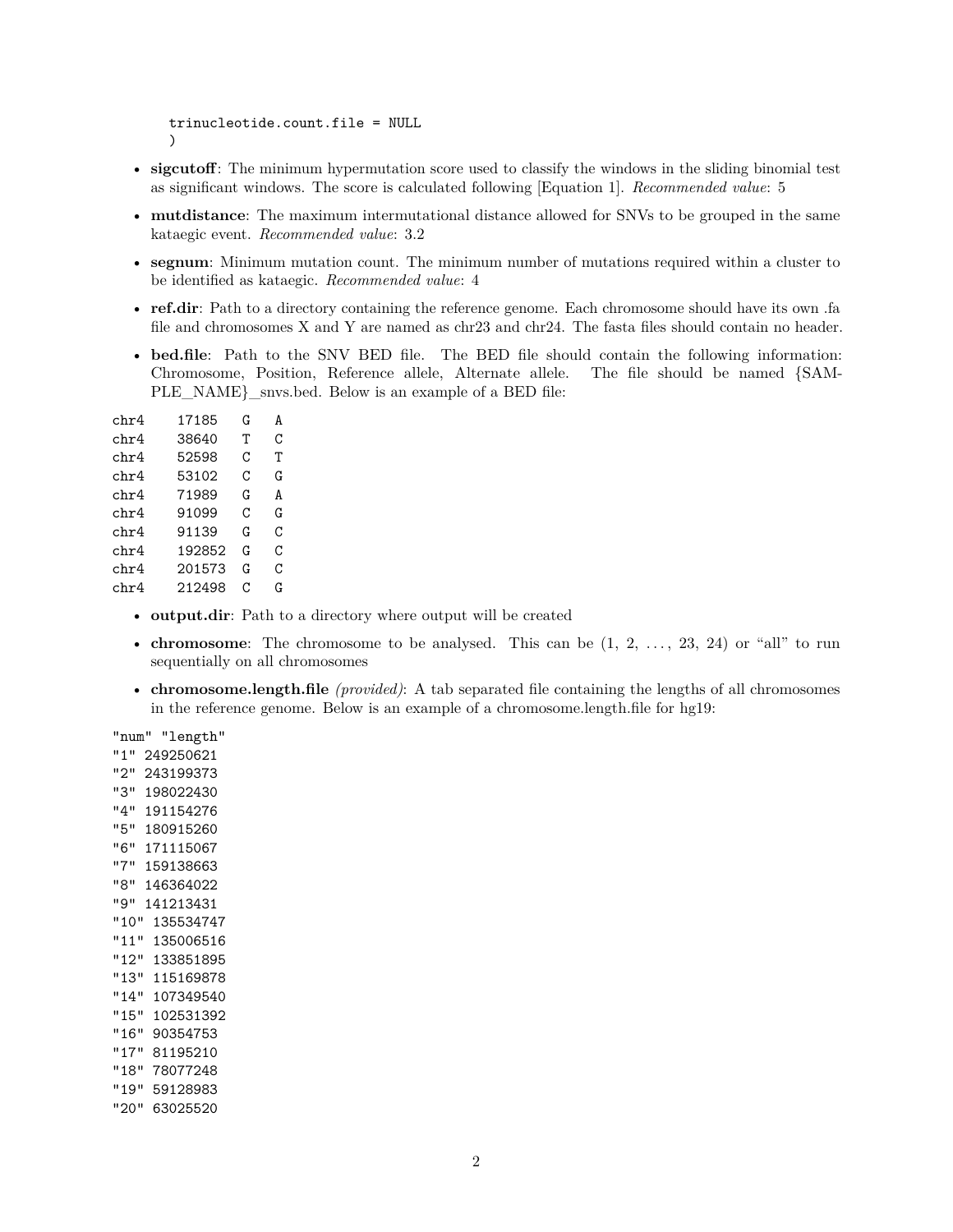"21" 48129895 "22" 51304566 "23" 155270560 "24" 59373566 "sum.f" 3036303846 "sum.m" 3095677412

> • **trinucleotide.count.file** *(provided)*: A tab seprarated file containing a count of all trinucleotides present in the reference genome. This can be generated with the get.trinucleotide.counts() function in this package. Below is an example of trinuclotide.count.file for hg19:

trinucleotide count ACA 118307548 ACC 67377361 ACG 15031779 ACT 94371148 ATA 120046083 ATC 78231773 ATG 107040211 ATT 145343907 CCA 107257513 CCC 75979793 CCG 16160851 CCT 103230644 CTA 75285140 CTC 98529730 CTG 118268845 CTT 117139678 GCA 84247974 GCC 68786498 GCG 13995012 GCT 81425256 GTA 65911575 GTC 54961008 GTG 88082699 GTT 86132552 TCA 114943318 TCC 90485129 TCG 13117247 TCT 130196437 TTA 120231763 TTC 117019750 TTG 111364601 TTT 225211336

**note**: sigcutoff, multidistance and segnum default parameters are optimized using *Alexandrov et al*'s "Signatures of mutational processes in human cancer" dataset.

**note**: trinucleotide.count.file and chromosome.length.file have been provided for GRCh38 reference as well

### **Output**

If Kataegic events are detected, SeqKat generates a tab delimited file that includes details about the detected events. Each line represents one detected hypermutation or kataegic event. The file includes the following columns:

• **sample**: sample name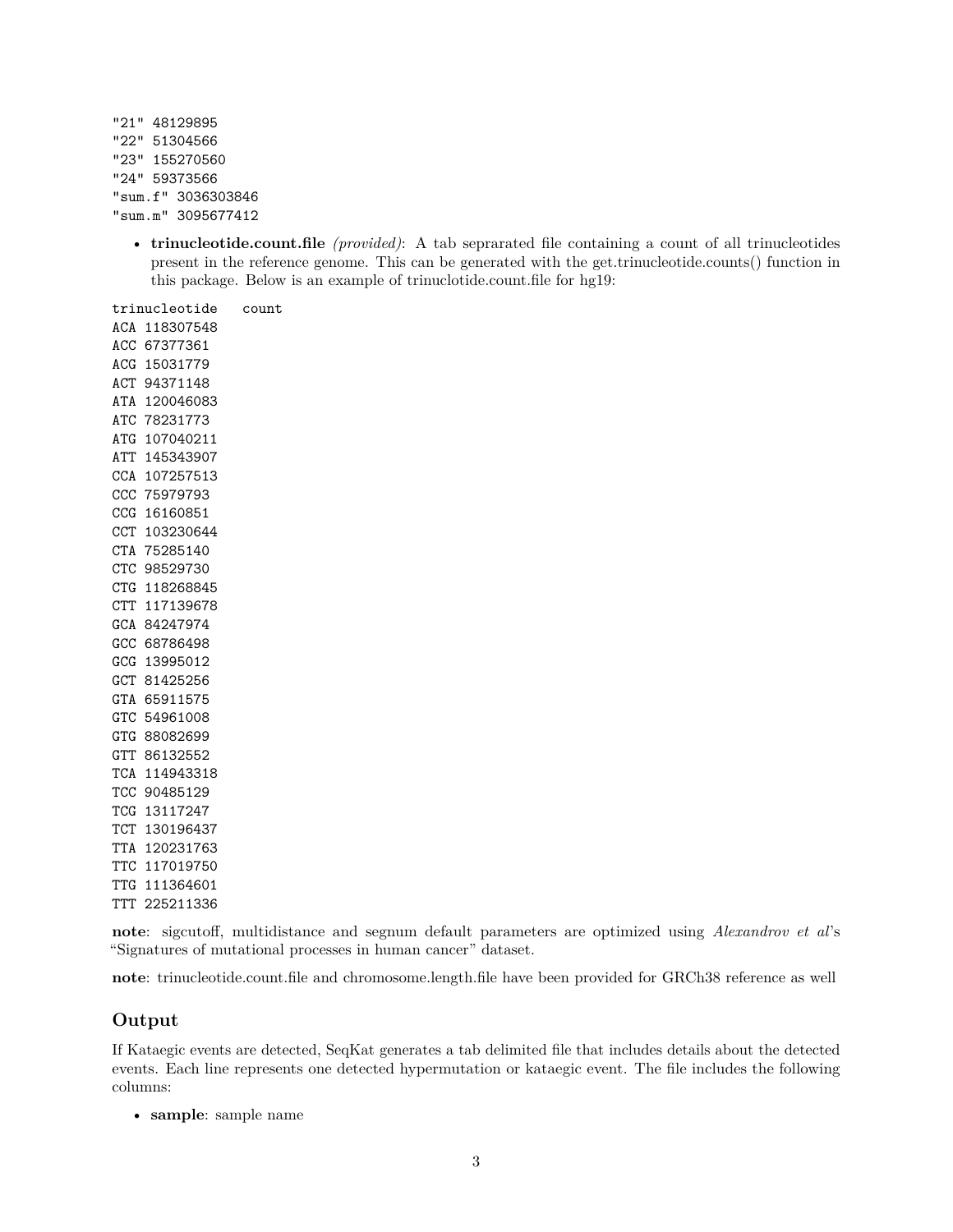- **chr**: chromosome
- **start**: coordinate indicating where the event starts
- **end**: coordinate indicating where the event ends
- **variants**: number of SNVs within the event
- **score.hm**: hypermutation score.
- **score.kat**: kataegic score

**note**: if no event is detected then no file is generated

## **Example**

A subset BED file from the publically available breast cancer sample PD4120a is provided in the package. This BED contains 2804 SNVs in the first 2,000,000 bases of chromosome 4. A subset FASTA file and chromosome length file have also been provided for **testing purposes only**.

```
example.bed.file <- paste0(
    path.package("SeqKat"),
    "/extdata/test/PD4120a-chr4-1-2000000_test_snvs.bed"
    );
example.ref.dir <- paste0(
    path.package("SeqKat"),
    "/extdata/test/ref/"
    );
example.chromosome.length.file <- paste0(
    path.package("SeqKat"),
    "/extdata/test/length hg19 chr test.txt"
    );
seqkat(
    5,
    3.2,
    2,
    bed.file = example.bed.file,
    output.dir = ".",
    chromosome = "4",
    ref.dir = example.ref.dir,
    chromosome.length.file = example.chromosome.length.file
    );
```
To view the detected events, you can check the file  $PD4120a\text{-}chr4-1-2000000\text{ }chr4\text{ }cutoff5\text{ }mutdist3.2\text{ }segnum2.txt$ 

sample chr start end variants score.hm score.kat PD4120a-chr4-1-2000000 4 1009070 1009541 4 119920.029973896 0

In this example, SeqKat detected one hypermutation window on chromosome 4 between 1009070 and 1009541, containing 4 SNVs with a hypermutation score of 119920.03. The kataegic score is 0, indicating that it is not an APOBEC mediated event.

## **References**

• Nik-Zainal S, Alexandrov LB, Wedge DC, Van Loo P, Greenman CD, Raine K, Jones D, Hinton J, Marshall J, Stebbings LA, Menzies A, Martin S, Leung K, Chen L, Leroy C, Ramakrishna M, Rance R, Lau KW, Mudie LJ, Varela I, McBride DJ, Bignell GR, Cooke SL, Shlien A, Gamble J, Whitmore I, Maddison M, Tarpey PS, Davies HR, Papaemmanuil E, Stephens PJ, McLaren S, Butler AP, Teague JW, Jönsson G, Garber JE, Silver D, Miron P, Fatima A, Boyault S, Langerød A, Tutt A, Martens JW, Aparicio SA, Borg Å, Salomon AV, Thomas G, Børresen-Dale AL, Richardson AL, Neuberger MS, Futreal PA, Campbell PJ, Stratton MR; Breast Cancer Working Group of the International Cancer Genome Consortium.. **Mutational processes molding the genomes of 21 breast cancers**. *Cell*.